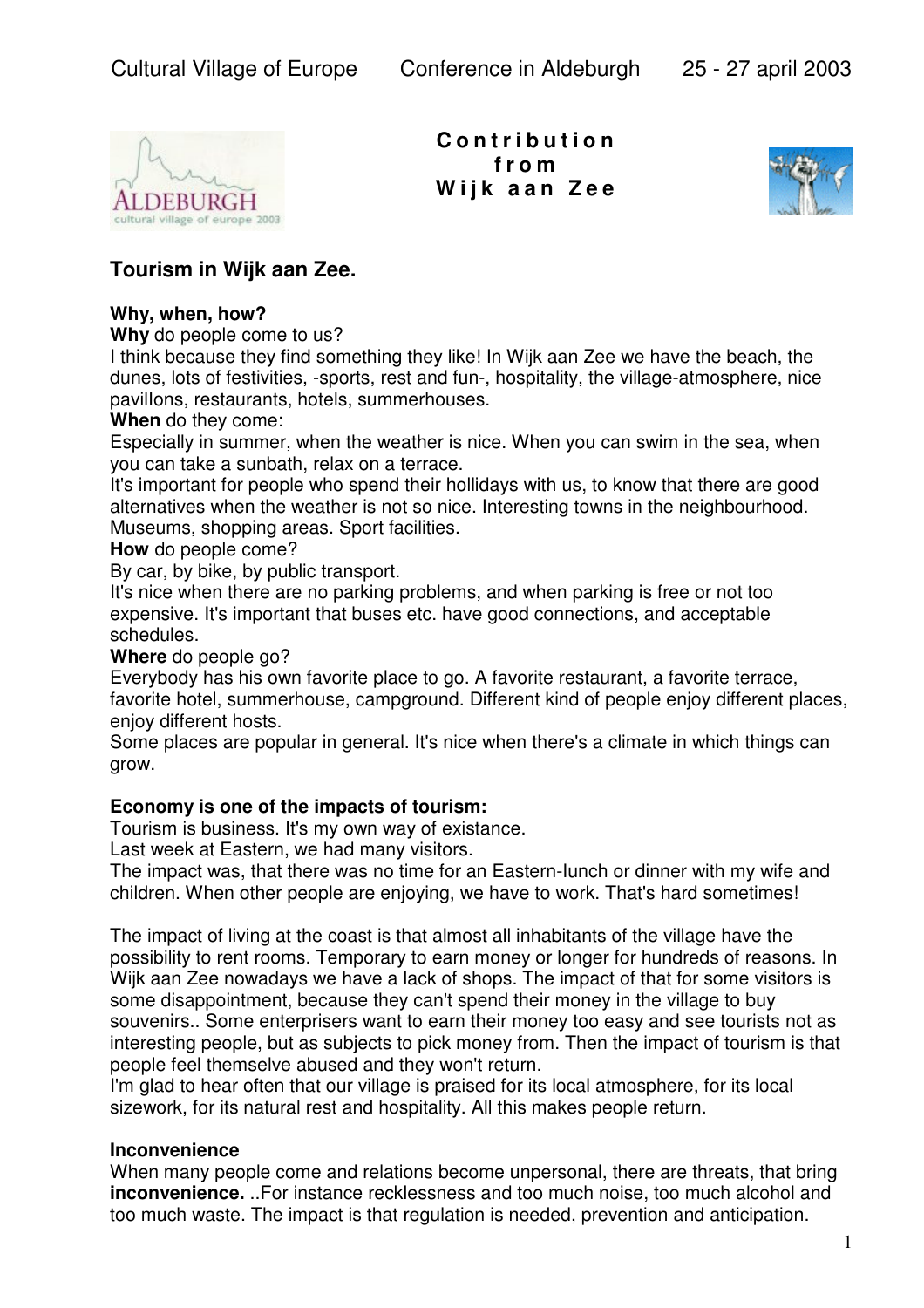Some visitors think they can get what they want, because they pay for it. ...Then the impact of visitors is that you have to accept their behaviour ..or.. that you even have to educate your clients!

## **Friendship, contacts and new ideas. ..**

I think this is the most wonderful impact of tourism. Travelling means surprisement, meeting other people, other cultures, other habits, other languages, music, food; ideas. We notice that artists and creative people feel attracted to Wijk aan Zee. They bring their human riches and integrate these in the village. We have many beautiful examples of the results of these mixes. Of course it's not easy for everybody to accept all different norms and values that are brought by visitors. But the impact of all those people is that there's much to talk about in the pub and at the places to meet for the locals.

## **All seasons are different.**

As in nature, it is in our village. In spring we have the bulb-flowers-tourists. In august we pick blackberries. All over the season there are the beach-lovers. Many strangers. Almost no time for local meetings. These must wait until wintertime. Then there's less or no business. Then there's more time for socal contacts and for making new plans. In winter there's natural rest and meditation again.

### **Wijk aan Zee has its own history.**

We had fishermen and agriculture after the Middle Ages. Tourism brought a new way of existence at the end of the nineteenth century. In the twentieth century the national steel factory was raised nearby and it brought a lot of employment. The factories nowadays are very nearby. The contrast between the village and Corus is enormous. Corus brings dust, smoke and bad smells. Sometimes, not always. It depends on the wind. Of course there are strong controls.

There's something like a love and hateaffair between us. Corus brought us the worldfamous Chess Tournament. Corus brings us temporary employees from abrought who live in the village, who drink beer in the pubs, etc. A long time the impact of those workers was that they lived in cheap hotels and cheap and bad looking summerhouses. This situation is changing now, but still nowadays it influences the quality of the total of Wijk aan Zee.

The impact of Corus and ' cultural village' is that there's a terrain now between the village and the steelfactory with a unique art-exhibition of works in steel, opened by our queen and visited by all kind of interested people.

At the end of the last century most of the shops in Wijk aan Zee closed and the village offered the impression of lost charm. Inspite of this the beach stayed popular and the hotels, pups and restaurants could survive. For youngsters from the whole region Wijk aan Zee always has been a popular village to meet each other in the weekends. Especially at the beach there were possibilities to enlarge the facilities and to enlarge the number of beachhouses. Beach events became popular. Nearby seemed to be one of the best surfingplaces of the continent.

In the village is also a well-respected centre for revalidation. Here's also a strong tendence for enlargement and this offers some tension with the concerns of our inhabitants and the tourists. The revalidation centre needs parking places for its clients and workers, and it needs buildings for the different type of activities. The result is less houses for inhabitants to live in; an hotel became an educational centre. Nowadays there's a discussion to use the reputation and the knowledge of the centre for revalidation to raise a commercial health centre for tourists somewhere in the village.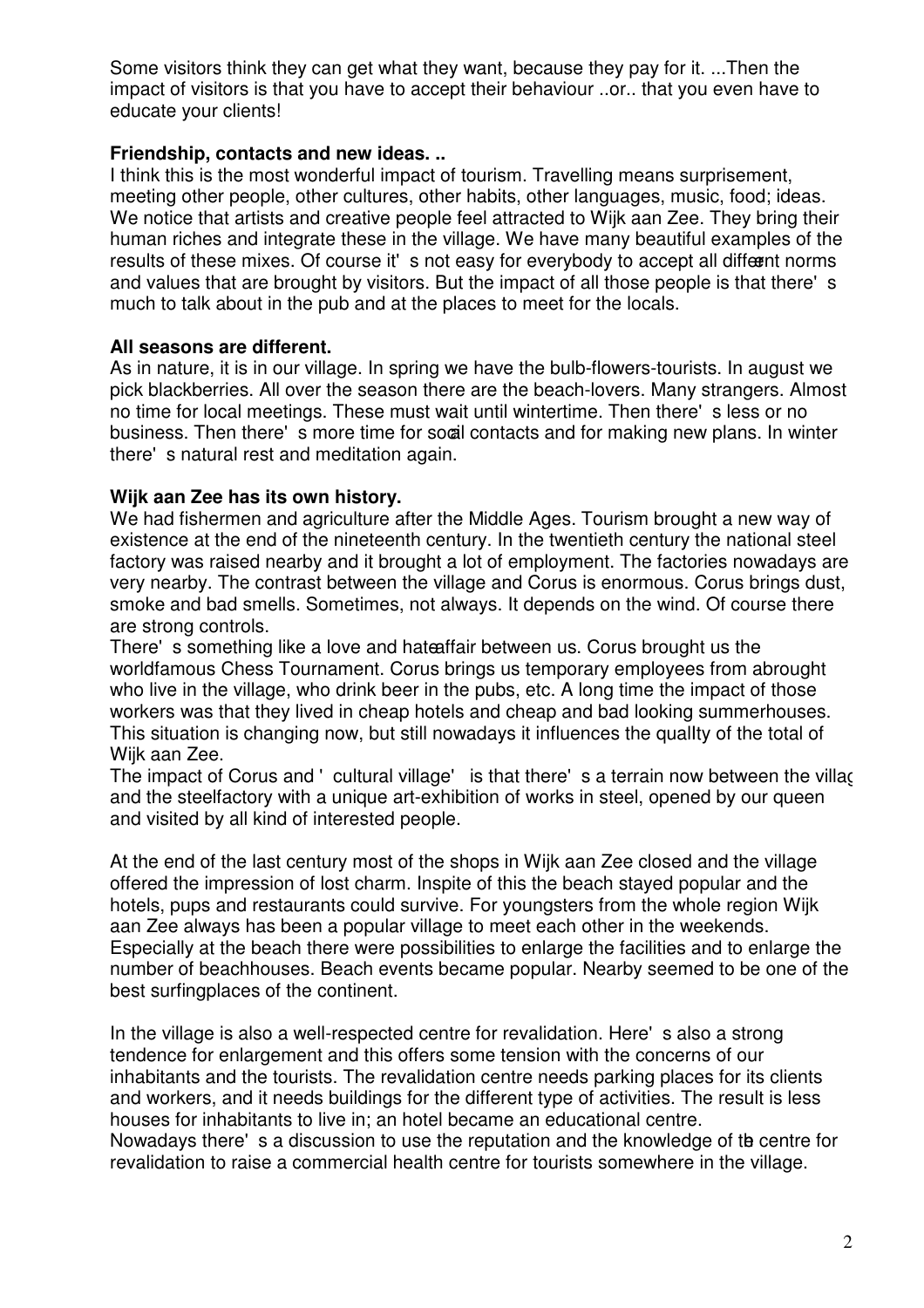**Wijk aan Zee is part of the municipality of Beverwijk,** which is known as an industrial city with an harbour nearby the coast along the canal to Amsterdam. The local government sometimes forgets the interests of our village. This is impact of depending on a bigger total. The ciy is nearby, divided from us by the only road, 3 kilometers, between. After many years of arrest, the call for new development resulted in a note for a vision for ,the village of Wijk aan Zee. Many people where participating and now the note is just ready!

It's very positive that the municipality took the initiative to descripe a vision for Wijk aan Zee.

It was written from the view, that both living and recreation are important for the future of Wijk aan Zee. We have only 2400 of inhabitants and we have a lack of grounds for expansion.

## **Agreements**

We don't want to offer the caracteristic meadow in the heart of the village, we cherish the dunes. Laws of the several governments and organisations for nature-protection do the same. We have something like a beach-town-architecture, with some beautiful caracteristic houses built in the past for the prosporous and we cherish that architecture too. Renovation is acclaimed and new buildings are welcome if they are raised in acceptable sizes. Of course there's a tension between project development and the associations of the inhabitants. At the moment there are strong discussions about building in the dunes nearby the sea yes or no. Building enough houses for inhabitants is a condition to maintain welfare facilities like the school and the library. The impact of the lack of building areas is that the prices of houses are pretty high. This is a disadvantage for starters. Also for older people, for them it's very hard to find a smaller house to buy or to rent, when they have retired.

**New investments in tourism** are important for the quality of the village. Tourists can go where they want. The more specialties and quality we offer, the more chance there is, that tourists stay coming to us. This means in particular a well kept maintenance of the total enviroment, inclusive parking areas.

*We don't have the possibilities and we don't choose to become a place like the popular 24- hours a day discotheque-beachvillages.*

*We notice that our village is strong in small size hospitality and that the different enterprisers offer a lot of personal qualities. It's a challenge for everyone to do his job well! It's also a challenge to make combinations together and to offer indidividuals as well as groups rest, interesting daytrips, different activities and good food and drinks.*

Conclusions for threats and chances:

• Our geographical situation is particular and this influences the whole village-life. It's well-known that our recreation-market depends more or less totally on the weather.

• To maintain facilities and to offer chances for youngsters, we need new houses. Especially for starters and elderly people. A problem is the lack of building areas. So we have to share the available grounds between recreation and homes wisely.

• A steelfactory like Corus as a neighbour sometimes is a handicap, but it also offers possibilities. The same holds for the centre of revalidation.

• To stay attractive both for the inhabitants as for tourists improvements of the quality and the variety of facilities in the village are important. Especially in the heart of the village, because that is the place where people expect activities.

• Building in the dunes is well-discussed. This means that it doesn't happen automaticall and that is good for well-balanced solutions.